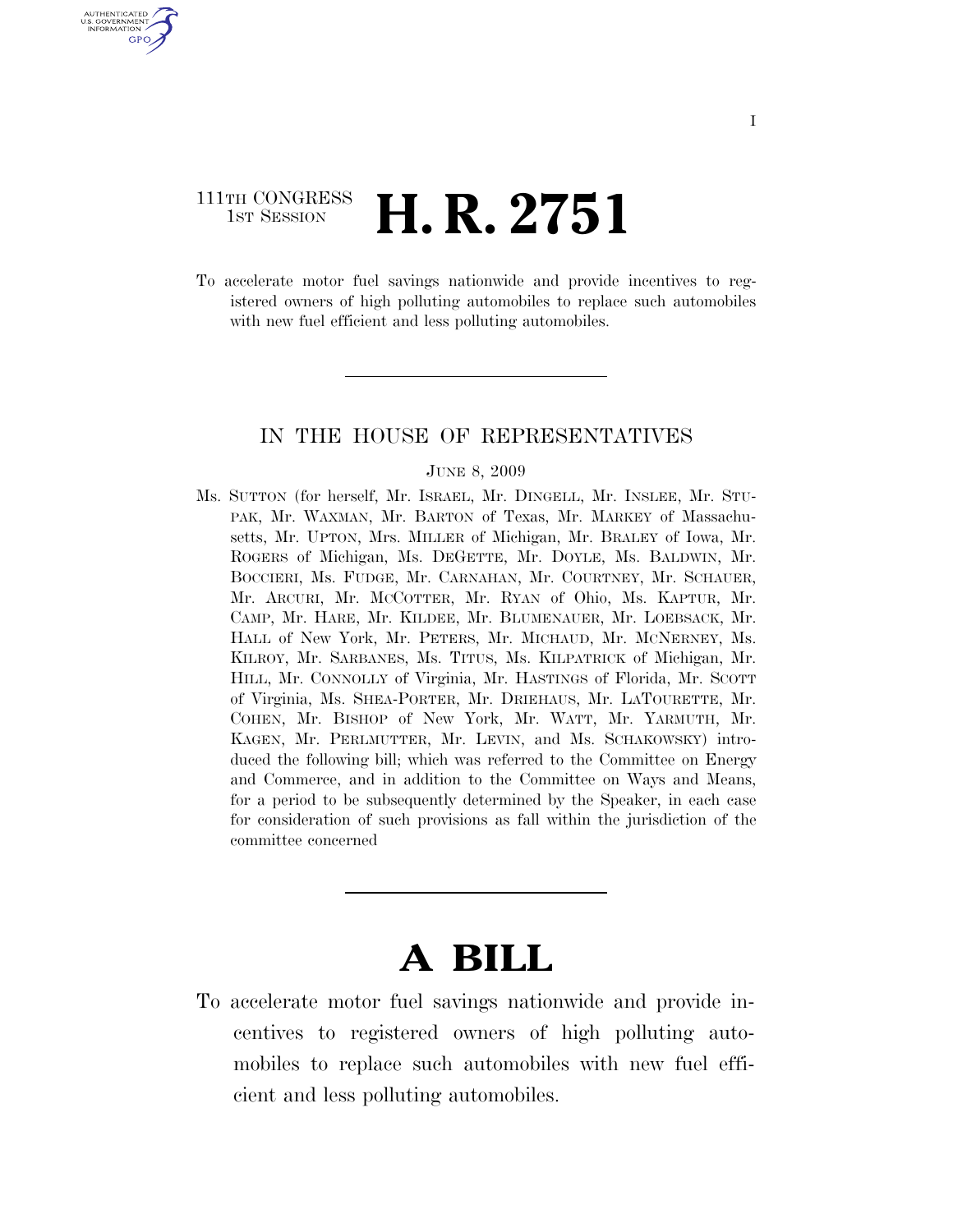*Be it enacted by the Senate and House of Representa-tives of the United States of America in Congress assembled,* 

## **SECTION 1. SHORT TITLE.**

 This Act may be cited as the ''Consumer Assistance to Recycle and Save Act''.

### **SEC. 2. TEMPORARY VEHICLE TRADE-IN PROGRAM.**

 (a) ESTABLISHMENT.—There is established in the National Highway Traffic Safety Administration a vol- untary program to be known as the ''Consumer Assistance to Recycle and Save Program'' through which the Sec- retary of Transportation (hereinafter in this section re- ferred to as the ''Secretary''), in accordance with this Act and the regulations promulgated under subsection (d), shall—

 (1) authorize the issuance of an electronic voucher, subject to the specifications set forth in subsection (c), to offset the purchase price or lease price for a qualifying lease of a new fuel efficient automobile upon the surrender of an eligible trade- in vehicle to a dealer participating in the Program; (2) register dealers for participation in the Pro-gram and require all registered dealers—

 (A) to accept vouchers as provided in this section as partial payment or down payment for the purchase or qualifying lease of any new fuel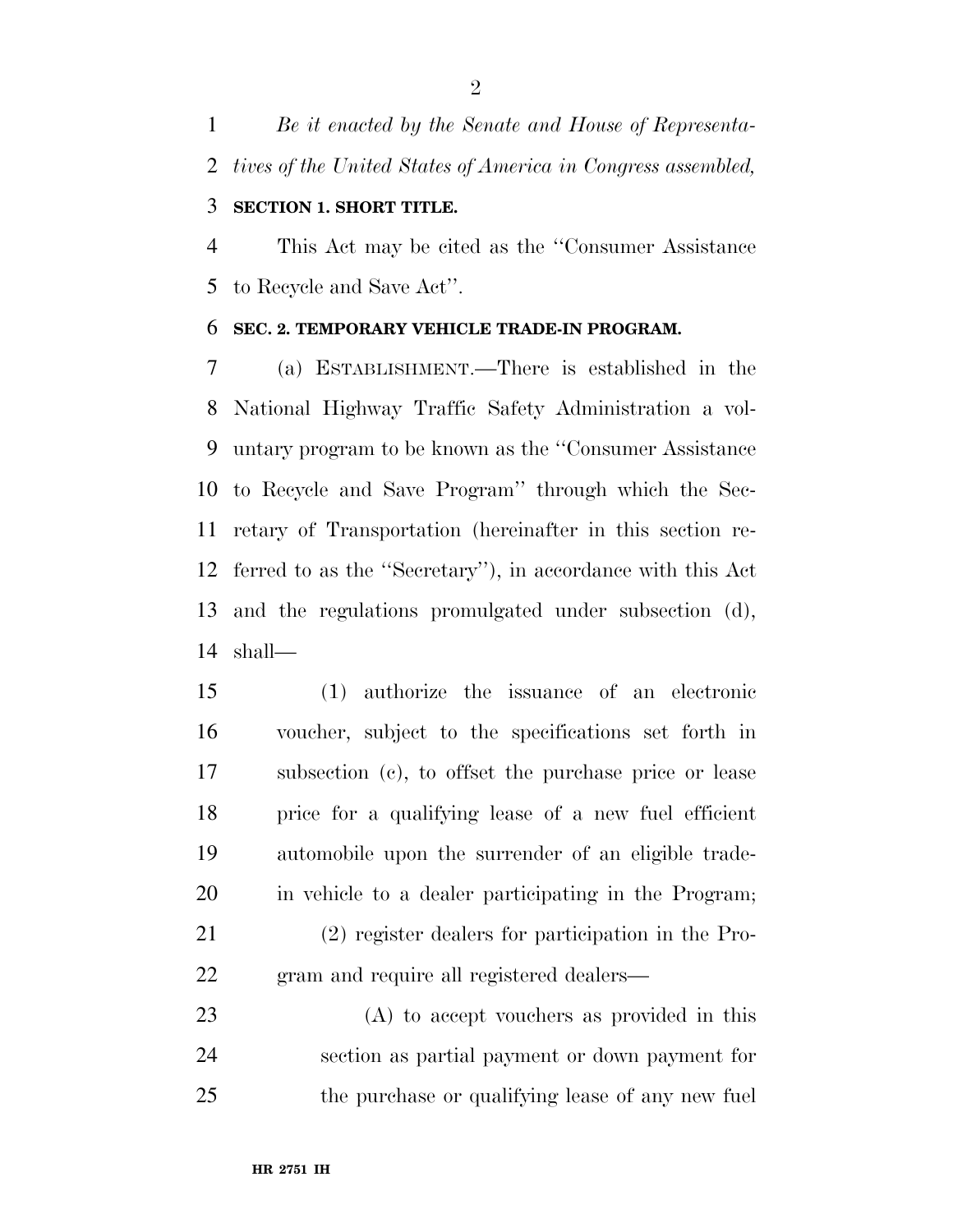| $\mathbf{1}$   | efficient automobile offered for sale or lease by          |
|----------------|------------------------------------------------------------|
| $\overline{2}$ | that dealer; and                                           |
| 3              | (B) in accordance with subsection $(c)(2)$ ,               |
| $\overline{4}$ | to transfer each eligible trade-in vehicle surren-         |
| 5              | dered to the dealer under the Program to an                |
| 6              | entity for disposal;                                       |
| 7              | (3) in consultation with the Secretary of the              |
| 8              | Treasury, make electronic payments to dealers for          |
| 9              | eligible transactions accepted by such dealers, in ac-     |
| 10             | cordance with the regulations issued under sub-            |
| 11             | section (d); and                                           |
| 12             | (4) in consultation with the Secretary of Treas-           |
| 13             | ury and the Inspector General of the Department of         |
| 14             | Transportation, establish and provide for the en-          |
| 15             | forcement of measures to prevent and penalize fraud        |
| 16             | under the Program.                                         |
| 17             | (b) QUALIFICATIONS FOR AND VALUE OF VOUCH-                 |
| 18             | ERS.—A voucher issued under the Program shall have a       |
| 19             | value that may be applied to offset the purchase price or  |
| 20             | lease price for a qualifying lease of a new fuel efficient |
| 21             | automobile as follows:                                     |
| 22             | $(1)$ \$3,500 VALUE.—The voucher may be used               |
| 23             | to offset the purchase price or lease price of the new     |
| 24             | fuel efficient automobile by $$3,500$ if—                  |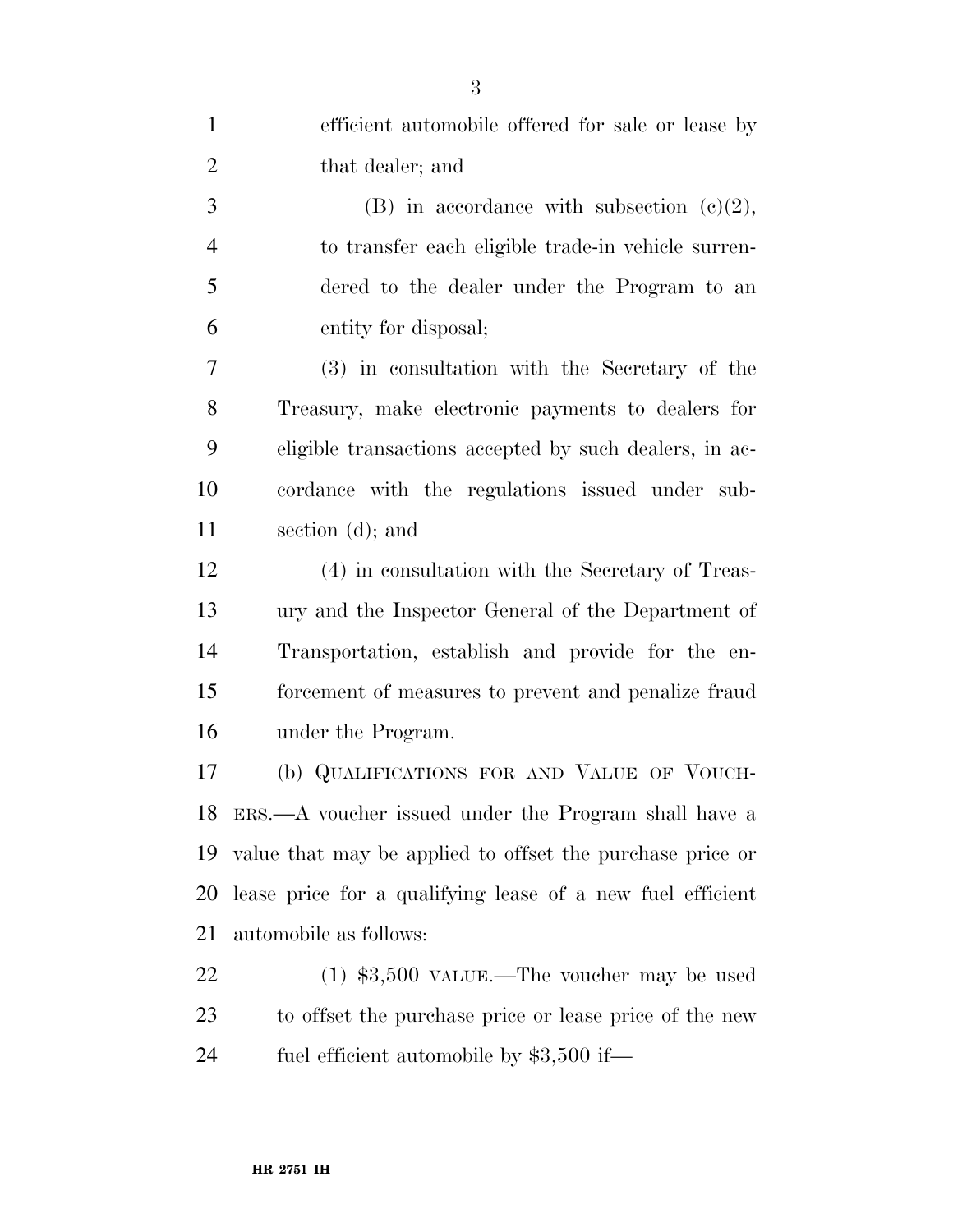- (A) the new fuel efficient automobile is a passenger automobile and the combined fuel economy value of such automobile is at least 4 miles per gallon higher than the combined fuel economy value of the eligible trade-in vehicle; (B) the new fuel efficient automobile is a category 1 truck and the combined fuel econ- omy value of such truck is at least 2 miles per gallon higher than the combined fuel economy value of the eligible trade-in vehicle; (C) the new fuel efficient automobile is a category 2 truck that has a combined fuel econ- omy value of at least 15 miles per gallon and— (i) the eligible trade-in vehicle is a category 2 truck and the combined fuel economy value of the new fuel efficient automobile is at least 1 mile per gallon higher than the combined fuel economy value of the eligible trade-in vehicle; or (ii) the eligible trade-in vehicle is a category 3 truck of model year 2001 or earlier; or (D) the new fuel efficient automobile is a category 3 truck and the eligible trade-in vehi-
- cle is a category 3 truck of model year of 2001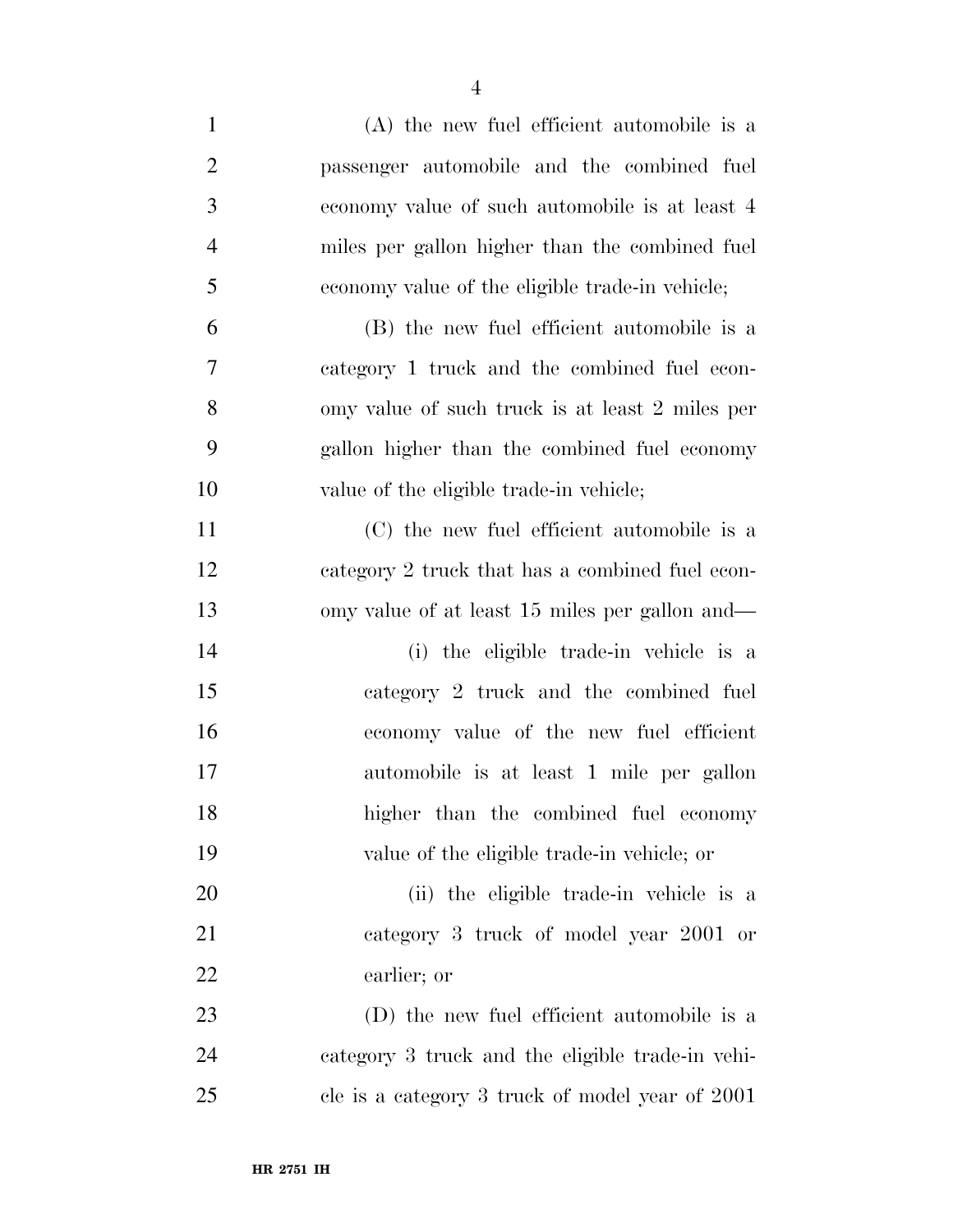| $\mathbf{1}$   | or earlier and is of similar size or larger than       |
|----------------|--------------------------------------------------------|
| $\overline{2}$ | the new fuel efficient automobile as determined        |
| 3              | in a manner prescribed by the Secretary.               |
| $\overline{4}$ | $(2)$ \$4,500 VALUE.—The voucher may be used           |
| 5              | to offset the purchase price or lease price of the new |
| 6              | fuel efficient automobile by $$4,500$ if—              |
| 7              | (A) the new fuel efficient automobile is a             |
| 8              | passenger automobile and the combined fuel             |
| 9              | economy value of such automobile is at least 10        |
| 10             | miles per gallon higher than the combined fuel         |
| 11             | economy value of the eligible trade-in vehicle;        |
| 12             | (B) the new fuel efficient automobile is a             |
| 13             | category 1 truck and the combined fuel econ-           |
| 14             | omy value of such truck is at least 5 miles per        |
| 15             | gallon higher than the combined fuel economy           |
| 16             | value of the eligible trade-in vehicle; or             |
| 17             | (C) the new fuel efficient automobile is a             |
| 18             | category 2 truck that has a combined fuel econ-        |
| 19             | omy value of at least 15 miles per gallon and          |
| 20             | the combined fuel economy value of such truck          |
| 21             | is at least 2 miles per gallon higher than the         |
| 22             | combined fuel economy value of the eligible            |
| 23             | trade-in vehicle and the eligible trade-in vehicle     |
| 24             | is a category 2 truck.                                 |
| 25             | (c) PROGRAM SPECIFICATIONS.—                           |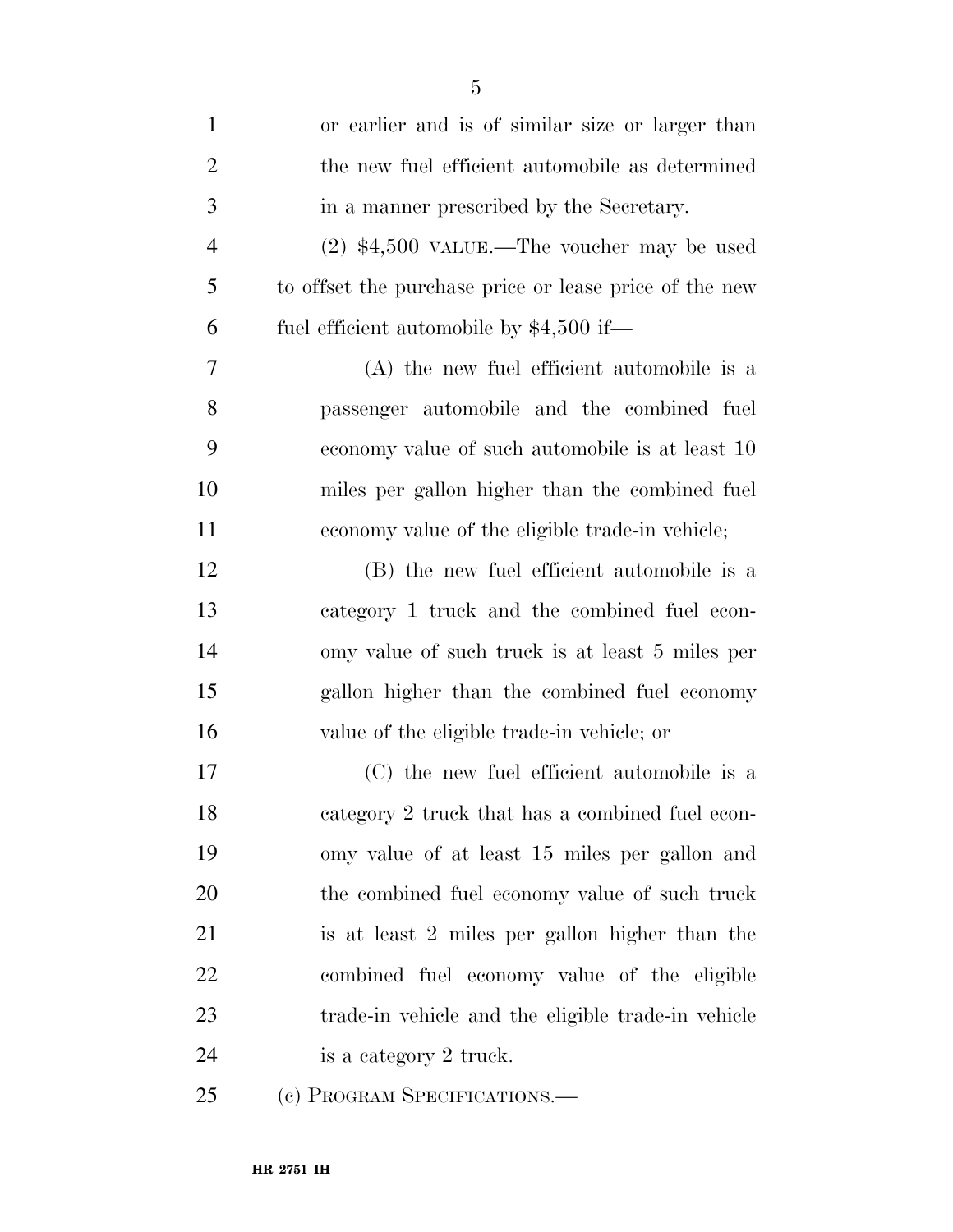| $\mathbf{1}$   | $(1)$ LIMITATIONS.—                                 |
|----------------|-----------------------------------------------------|
| $\overline{2}$ | $(A)$ GENERAL PERIOD OF ELIGIBILITY.— $A$           |
| 3              | voucher issued under the Program shall be used      |
| 4              | only in connection with the purchase or quali-      |
| 5              | fying lease of new fuel efficient automobiles       |
| 6              | that occur between—                                 |
| 7              | (i) the date of enactment of this Act;              |
| 8              | and                                                 |
| 9              | (ii) the date that is 1 year after the              |
| 10             | date on which the regulations promulgated           |
| 11             | under subsection (d) are implemented.               |
| 12             | (B) NUMBER OF VOUCHERS PER PERSON                   |
| 13             | AND PER TRADE-IN VEHICLE.—Not more than             |
| 14             | 1 voucher may be issued for a single person and     |
| 15             | not more than 1 voucher may be issued for the       |
| 16             | joint registered owners of a single eligible trade- |
| 17             | in vehicle.                                         |
| 18             | (C) NO COMBINATION OF VOUCHERS.-                    |
| 19             | Only 1 voucher issued under the Program may         |
| 20             | be applied toward the purchase or qualifying        |
| 21             | lease of a single new fuel efficient automobile.    |
| 22             | (D) CAP ON FUNDS FOR CATEGORY 3                     |
| 23             | TRUCKS.—Not more than 7.5 percent of the            |
| 24             | total funds made available for the Program          |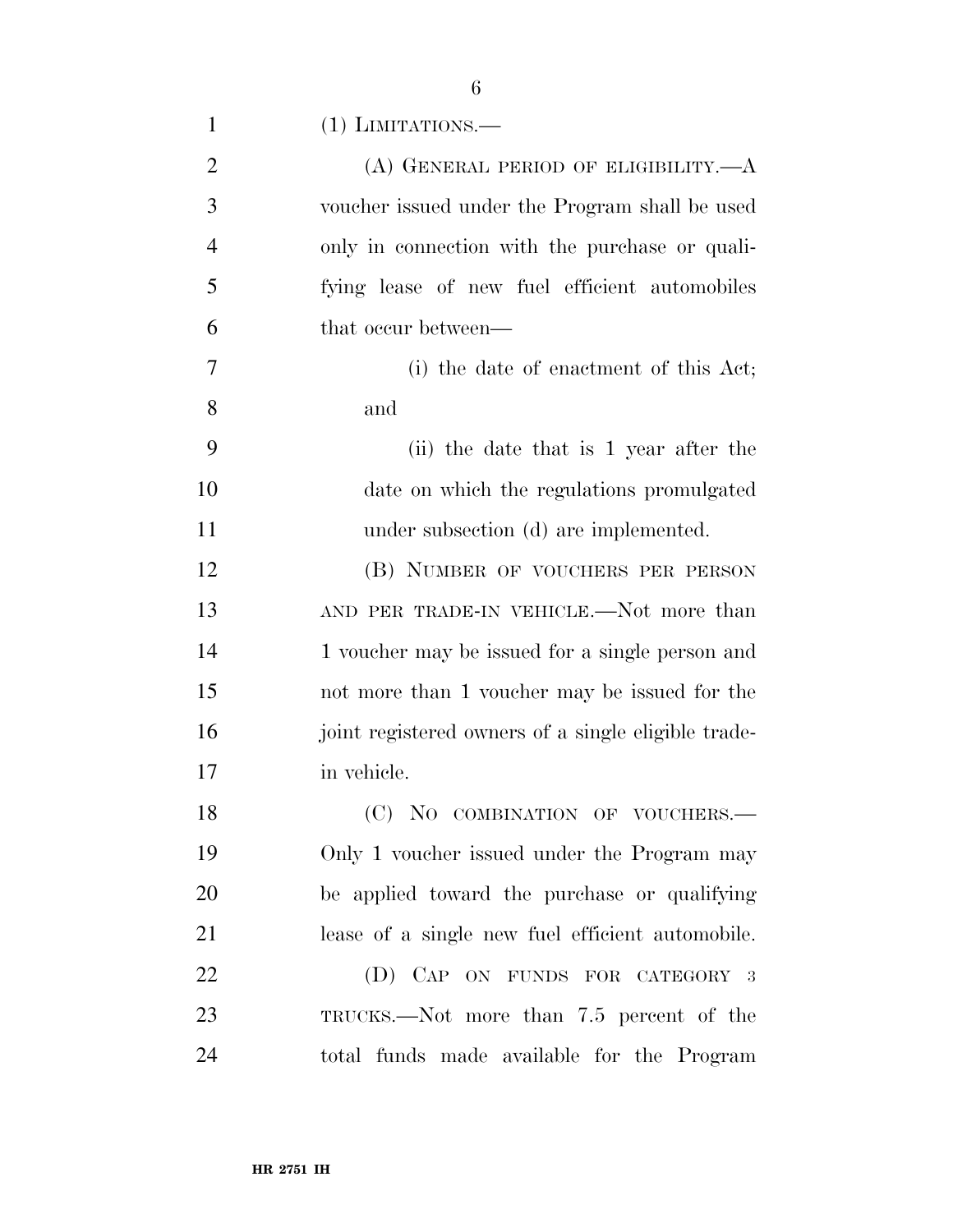| $\mathbf{1}$   | shall be used for vouchers for the purchase or    |
|----------------|---------------------------------------------------|
| $\overline{2}$ | qualifying lease of category 3 trucks.            |
| 3              | (E) COMBINATION WITH OTHER INCEN-                 |
| $\overline{4}$ | TIVES PERMITTED.—The availability or use of a     |
| 5              | Federal, State, or local incentive or a State-    |
| 6              | issued voucher for the purchase or lease of a     |
| 7              | new fuel efficient automobile shall not limit the |
| 8              | value or issuance of a voucher under the Pro-     |
| 9              | gram to any person otherwise eligible to receive  |
| 10             | such a voucher.                                   |
| 11             | $(F)$ NO ADDITIONAL FEES.— $A$ dealer par-        |
| 12             | ticipating in the program may not charge a per-   |
| 13             | son purchasing or leasing a new fuel efficient    |
| 14             | automobile any additional fees associated with    |
| 15             | the use of a voucher under the Program.           |
| 16             | (G) NUMBER AND AMOUNT.—The total                  |
| 17             | number and value of vouchers issued under the     |
| 18             | Program may not exceed the amounts appro-         |
| 19             | priated for such purpose.                         |
| 20             | (2) DISPOSITION OF ELIGIBLE TRADE-IN VEHI-        |
| 21             | CLES.                                             |
| 22             | (A) IN GENERAL.—For each eligible trade-          |
| 23             | in vehicle surrendered to a dealer under the      |
| 24             | Program, the dealer shall certify to the Sec-     |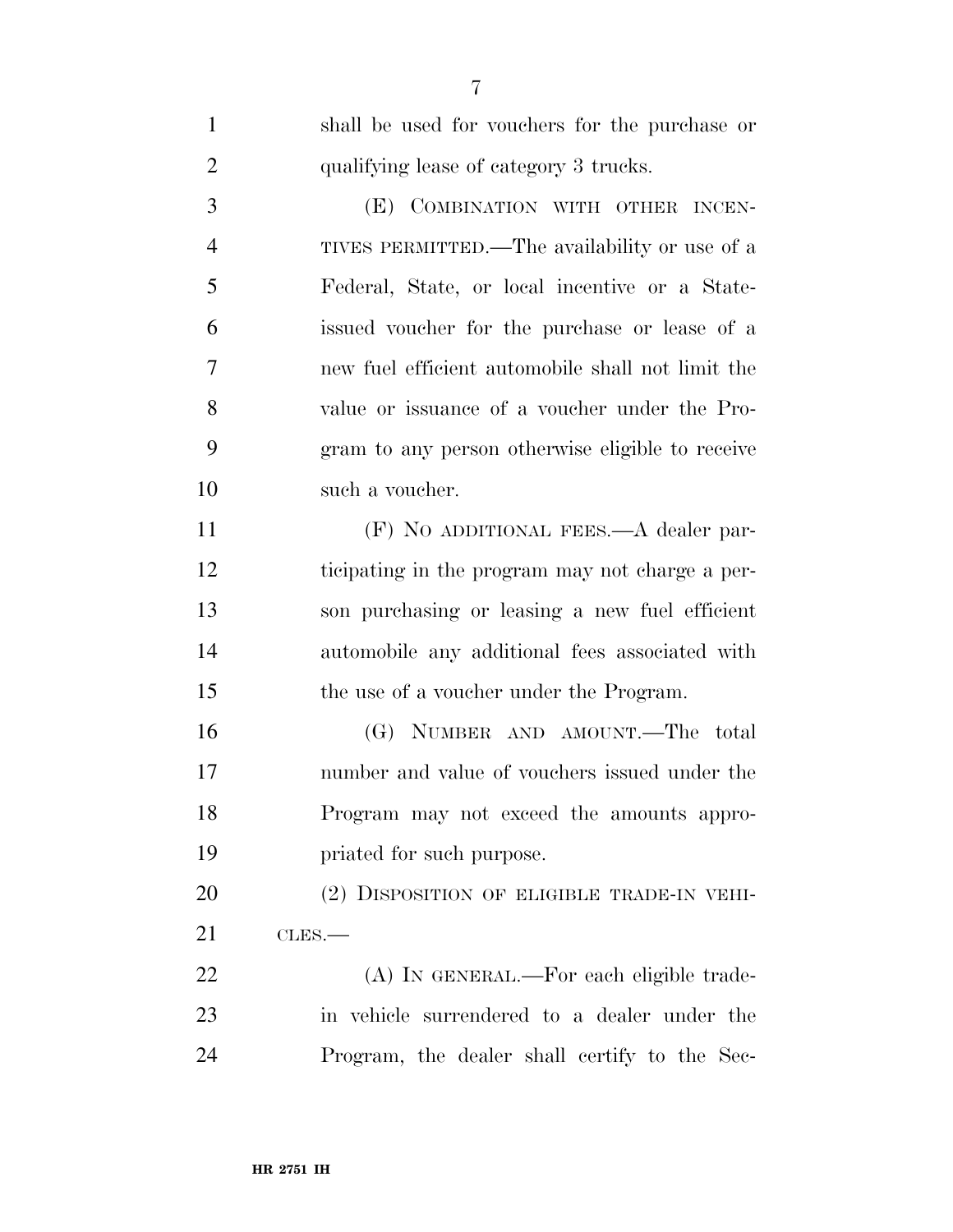| $\mathbf{1}$   | retary, in such manner as the Secretary shall |
|----------------|-----------------------------------------------|
| $\overline{2}$ | prescribe by rule, that the dealer—           |
| 3              | (i) will arrange for the vehicle's title      |
| $\overline{4}$ | to be transferred to the United States and    |
| 5              | will accept possession of the vehicle on be-  |
| 6              | half of the United States;                    |
| $\overline{7}$ | (ii) has not and will not sell, lease, ex-    |
| 8              | change, or otherwise dispose of the vehicle   |
| 9              | for use as an automobile in the United        |
| 10             | States or in any other country; and           |
| 11             | (iii) will transfer, on behalf of the         |
| 12             | United States, the vehicle (including the     |
| 13             | engine block) and the vehicle's title, in     |
| 14             | such manner as the Secretary prescribes,      |
| 15             | to an entity that will ensure that the vehi-  |
| 16             | $ele-$                                        |
| 17             | (I) will be crushed or shredded               |
| 18             | within such period and in such man-           |
| 19             | ner as the Secretary prescribes; and          |
| 20             | (II) has not been, and will not               |
| 21             | be, sold, leased, exchanged, or other-        |
| 22             | wise disposed of for use as an auto-          |
| 23             | mobile in the United States or in any         |
| 24             | other country.                                |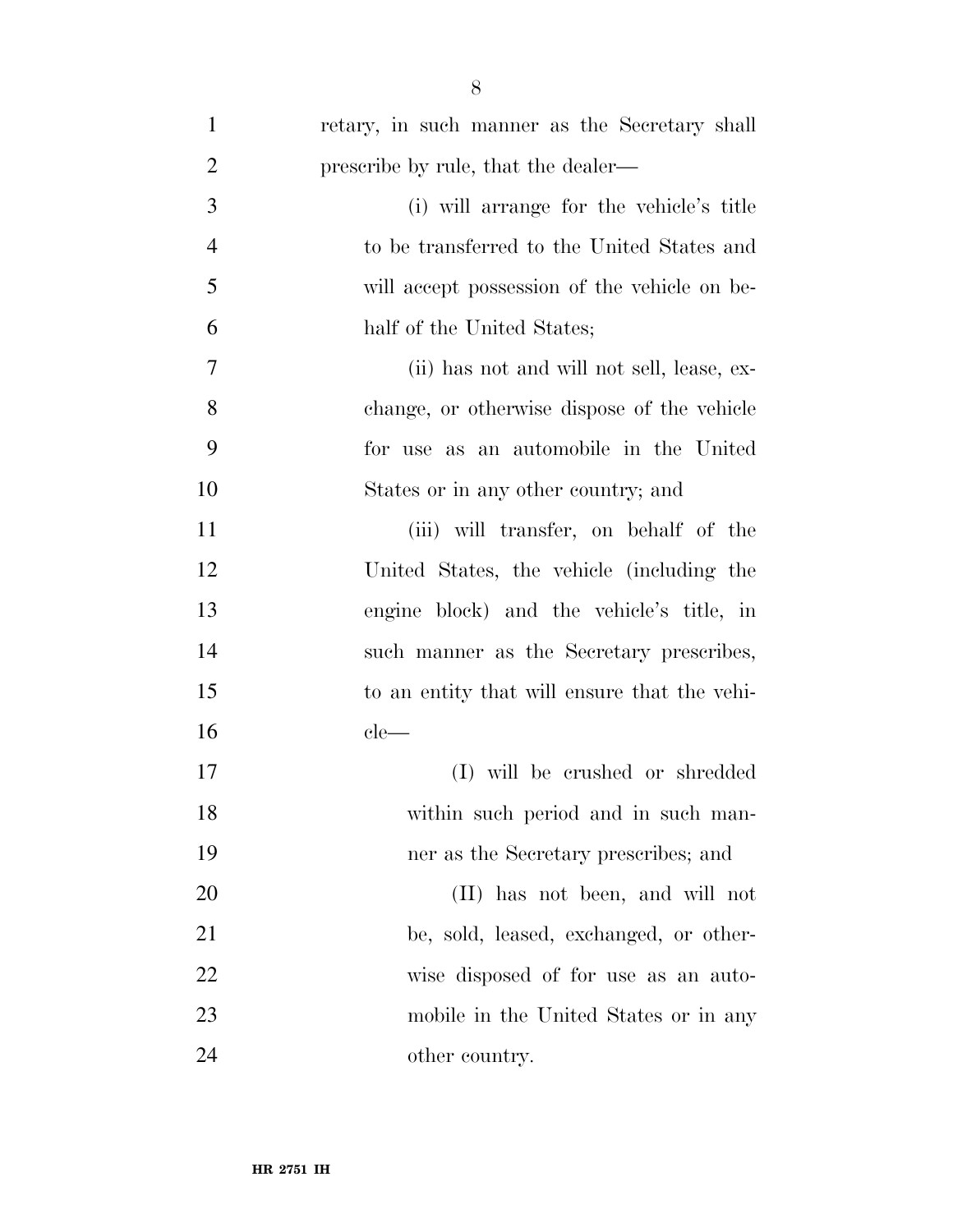(B) SAVINGS PROVISION.—Nothing in sub- paragraph (A) may be construed to preclude a person who is responsible for ensuring that the vehicle is crushed or shredded from— (i) selling any parts of the disposed vehicle other than the engine block and drive train (unless the transmission, drive shaft, or rear end are sold as separate parts); or 10 (ii) retaining the proceeds from such sale. (C) COORDINATION.—The Secretary shall coordinate with the Attorney General to ensure that the National Motor Vehicle Title Informa- tion System and other publicly accessible sys- tems are appropriately updated on a timely basis to reflect the crushing or shredding of ve- hicles under this Act and appropriate re-classi- fication of the vehicles' titles. The commercial market shall also have electronic and commer- cial access to the vehicle identification numbers of vehicles that have been disposed of on a 23 timely basis.

 (d) REGULATIONS.—Notwithstanding the require-ments of section 553 of title 5, United States Code, the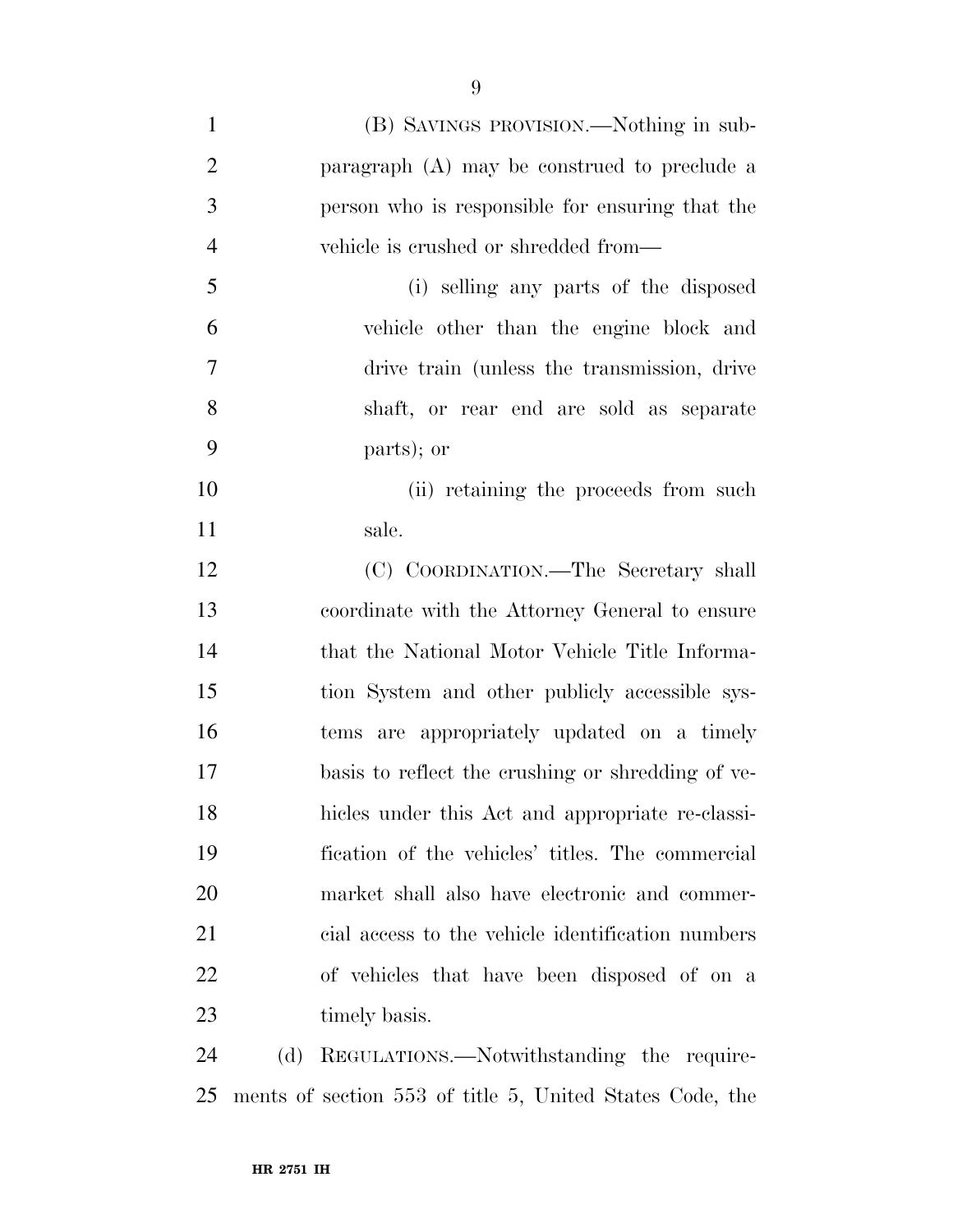Secretary shall promulgate final regulations to implement the Program not later than 30 days after the date of the enactment of this Act. Such regulations shall—

 (1) provide for a means of registering dealers for participation in the program;

 (2) establish procedures for the reimbursement of dealers participating in the Program to be made through electronic transfer of funds for the amount of the vouchers as soon as practicable but no longer than 10 days after the submission of information supporting the eligible transaction, as determined appropriate by the Secretary;

 (3) require the dealer to use the voucher in ad- dition to any other rebate or discount advertised by the dealer or offered by the manufacturer for the new fuel efficient automobile and prohibit the dealer from using the voucher to offset any such other re-bate or discount;

 (4) require dealers to disclose to the person trading in an eligible trade in vehicle the best esti-21 mate of the scrappage value of such vehicle;

 (5) require dealers to accept on behalf of the United States, and Transfer to the Secretary of the Treasury, the amount paid for scrappage of the ve-hicle up to \$60;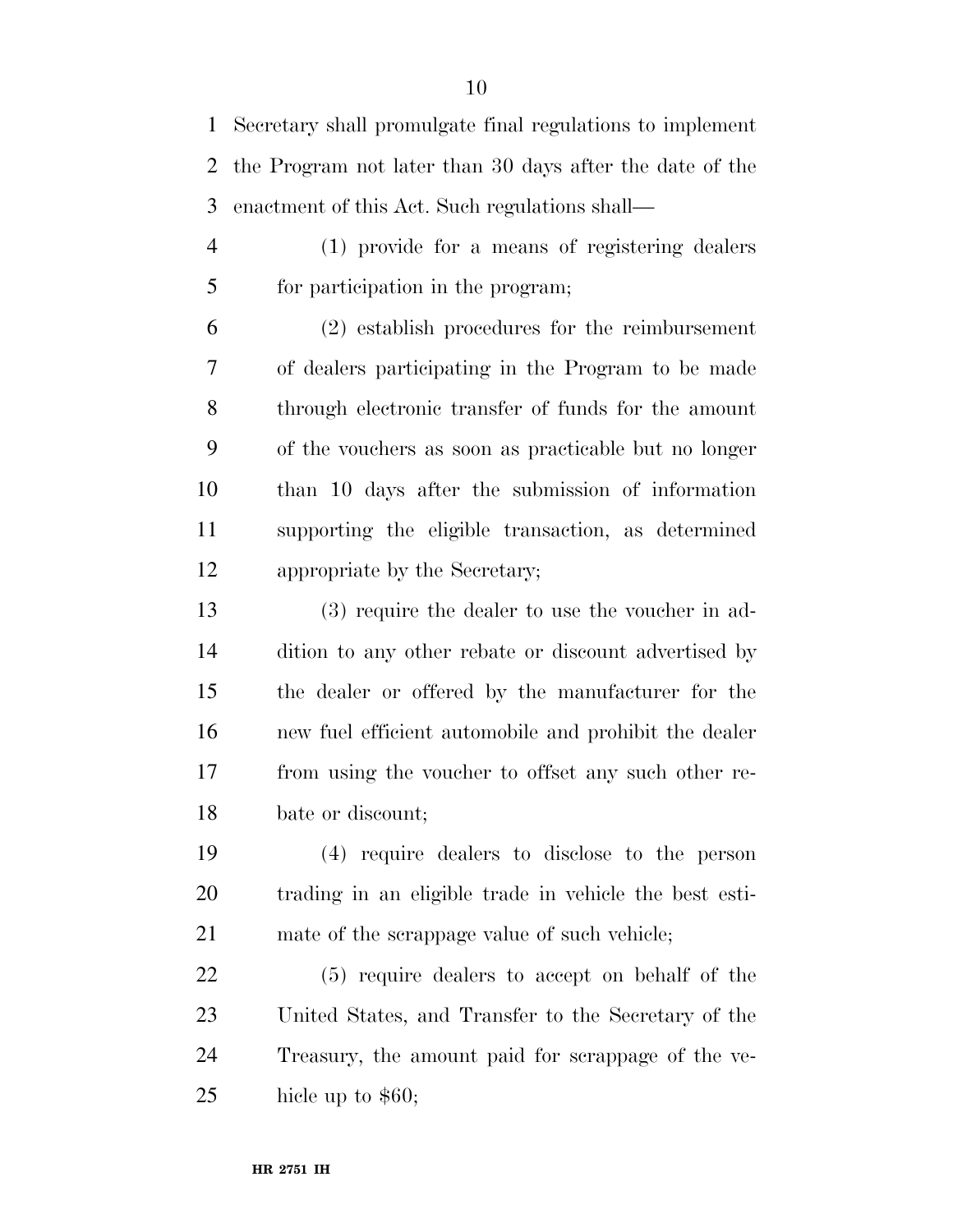| $\mathbf{1}$   | $(6)$ permit the dealer to retain any amounts           |
|----------------|---------------------------------------------------------|
| $\overline{2}$ | paid to the dealer for scrappage of the automobile      |
| 3              | in excess of the \$60 amount referred to in para-       |
| $\overline{4}$ | graph $(5)$ and designate \$50 of such excess as pay-   |
| 5              | ment for any administrative costs to the dealer asso-   |
| 6              | ciated with participation in the Program;               |
| 7              | (7) elarify that dealers will not be reimbursed         |
| 8              | for any storage fees or other costs associated with     |
| 9              | their custodial handling of the eligible trade-in vehi- |
| 10             | cle;                                                    |
| 11             | $(8)$ consistent with subsection $(c)(2)$ , establish   |
| 12             | requirements and procedures for the disposal of eli-    |
| 13             | gible trade-in vehicles and provide such information    |
| 14             | as may be necessary to entities engaged in such dis-    |
| 15             | posal to ensure that such vehicles are disposed of in   |
| 16             | accordance with such requirements and procedures,       |
| 17             | including—                                              |
| 18             | (A) requirements for the removal and ap-                |
| 19             | propriate disposition of refrigerants, antifreeze,      |
| 20             | lead products, mercury switches, and such other         |
| 21             | toxic or hazardous vehicle components prior to          |
| 22             | the crushing or shredding of an eligible trade-         |
| 23             | in vehicle, in accordance with rules established        |
| 24             | by the Secretary in consultation with the Ad-           |
| 25             | ministrator of the Environmental Protection             |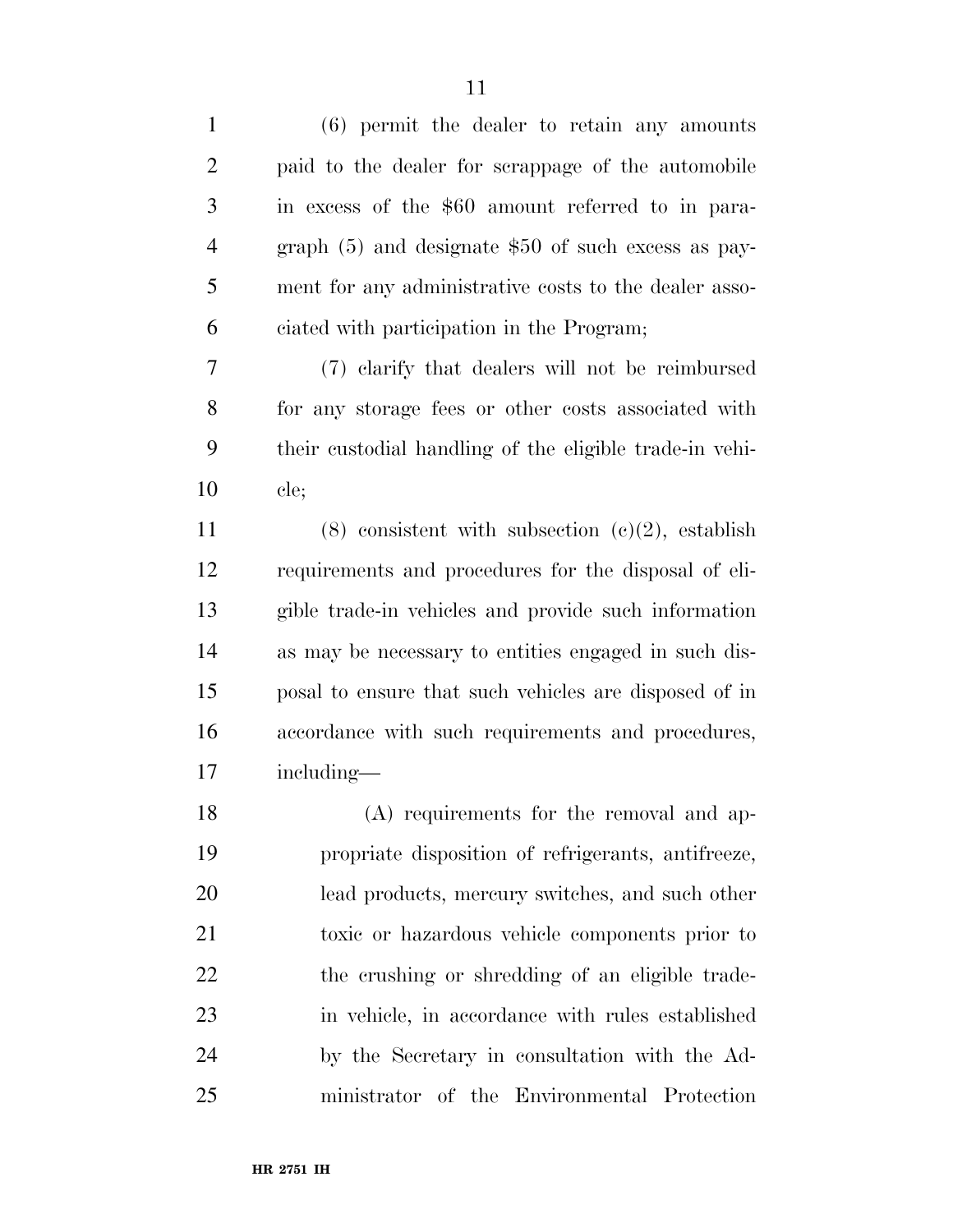| $\mathbf{1}$   | Agency, and in accordance with other applicable       |
|----------------|-------------------------------------------------------|
| $\overline{2}$ | Federal or State requirements;                        |
| 3              | (B) a mechanism for dealers to certify to             |
| $\overline{4}$ | the Secretary that each eligible trade-in vehicle     |
| 5              | will be transferred by the dealer on behalf of        |
| 6              | the United States to an entity that will ensure       |
| 7              | that the vehicle is disposed of, in accordance        |
| 8              | with such requirements and procedures, and to         |
| 9              | submit the vehicle identification numbers of the      |
| 10             | vehicles disposed of and the new fuel efficient       |
| 11             | automobile purchased with each voucher;               |
| 12             | (C) a mechanism for obtaining such other              |
| 13             | certifications as determined necessary by the         |
| 14             | Secretary from entities engaged in vehicle dis-       |
| 15             | posal; and                                            |
| 16             | (D) a list of entities to which dealers may           |
| 17             | transfer eligible trade-in vehicles for disposal;     |
| 18             | and                                                   |
| 19             | (9) provide for the enforcement of the penalties      |
| 20             | described in subsection (e).                          |
| 21             | (e) ANTI-FRAUD PROVISIONS.                            |
| 22             | (1) VIOLATION.—It shall be unlawful for any           |
| 23             | person to violate any provision under this Act or any |
| 24             | regulations issued pursuant to subsection (d) (other  |
| 25             | than by making a clerical error).                     |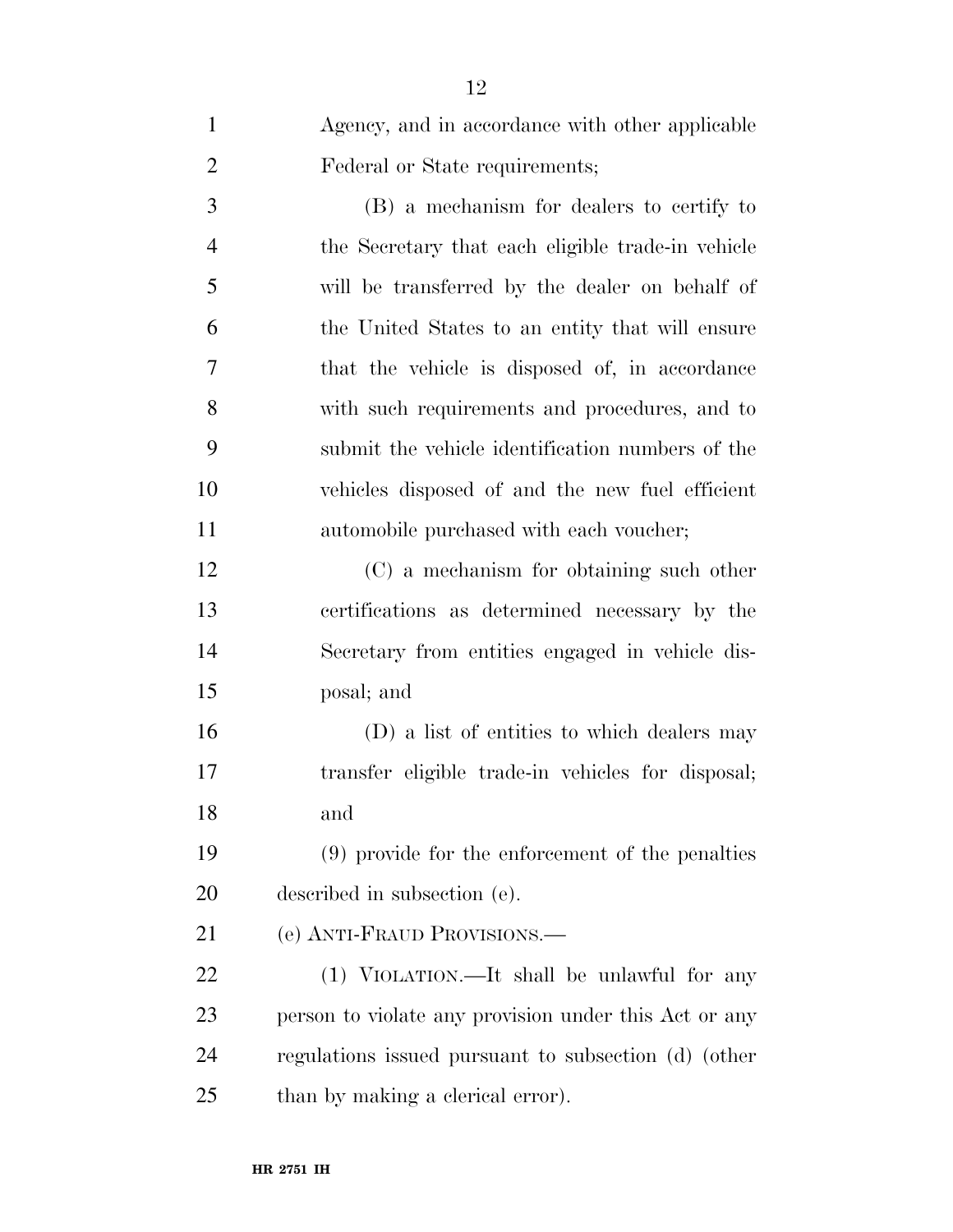(2) PENALTIES.—Any person who commits a violation described in paragraph (1) shall be liable to the United States Government for a civil penalty of not more than \$15,000 for each violation. The Sec- retary shall have the authority to assess and com- promise such penalties, and shall have the authority to require from any entity the records and inspec- tions necessary to enforce this program. In deter- mining the amount of the civil penalty, the severity of the violation and the intent of the person commit-11 ting the violation shall be taken into account.

 (f) INFORMATION TO CONSUMERS AND DEALERS.— Not later than 30 days after the date of enactment of this Act, and promptly upon the update of any relevant infor- mation, the Secretary, in consultation with the Adminis- trator of the Environmental Protection Agency, shall make available on an Internet website and through other means determined by the Secretary information about the Program, including—

- (1) how to determine if a vehicle is an eligible 21 trade-in vehicle;
- (2) how to participate in the Program, includ-ing how to determine participating dealers; and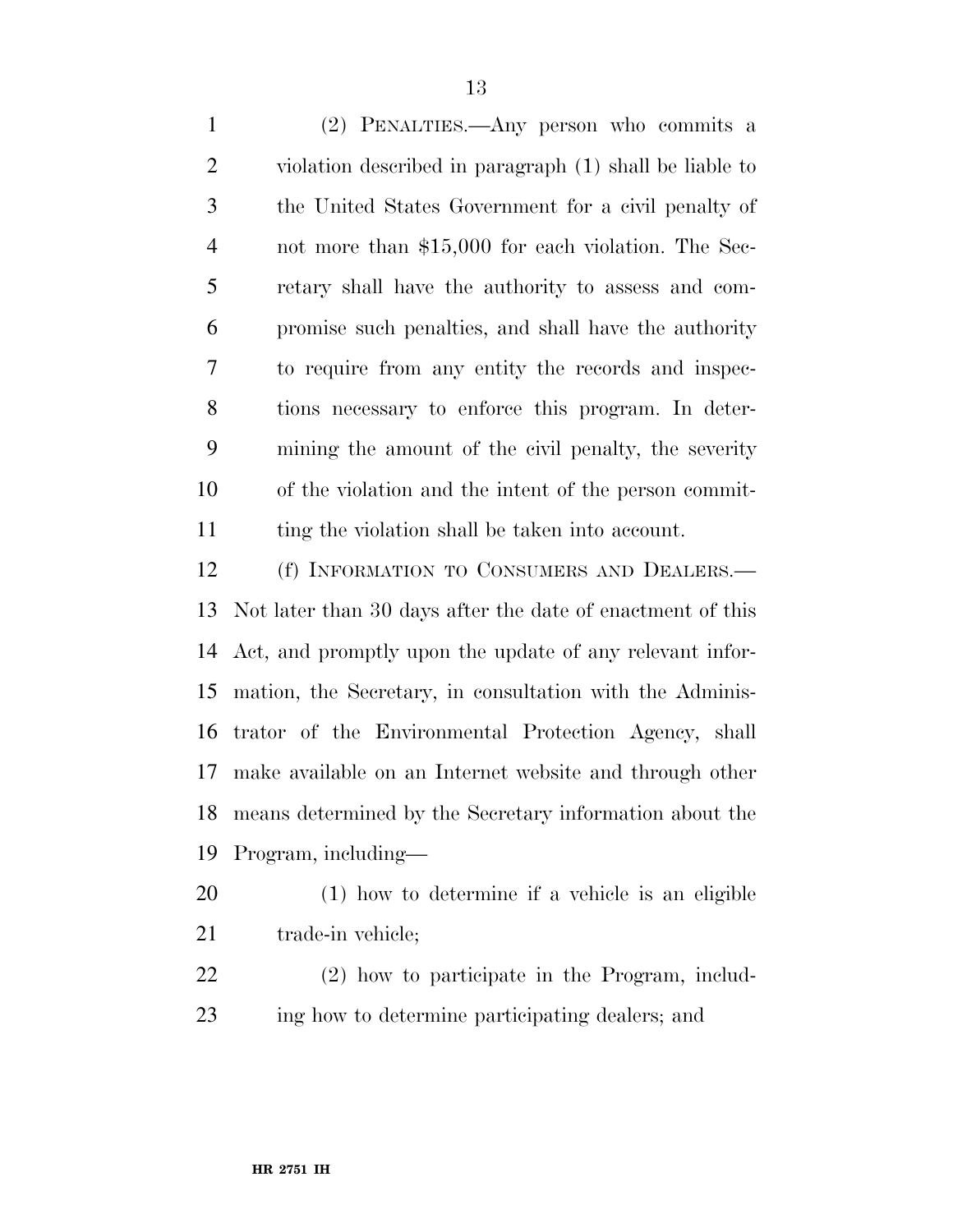(3) a comprehensive list, by make and model, of new fuel efficient automobiles meeting the require-ments of the Program.

 Once such information is available, the Secretary shall conduct a public awareness campaign to inform consumers about the Program and where to obtain additional infor-mation.

8 (g) RECORD KEEPING AND REPORT.—

 (1) DATABASE.—The Secretary shall maintain a database of the vehicle identification numbers of all new fuel efficient vehicles purchased or leased and all eligible trade-in vehicles disposed of under the Program.

 (2) REPORT ON THE EFFICACY OF THE PRO- GRAM.—Not later than 60 days after the termi-16 nation date described in subsection  $(c)(1)(A)(ii)$ , the Secretary shall submit a report to the Committee on Energy and Commerce of the House of Representa- tives and the Committee on Commerce, Science, and Transportation of the Senate describing the efficacy of the Program, including—

 (A) a description of program results, in-cluding—

 (i) the total number and amount of vouchers issued for purchase or lease of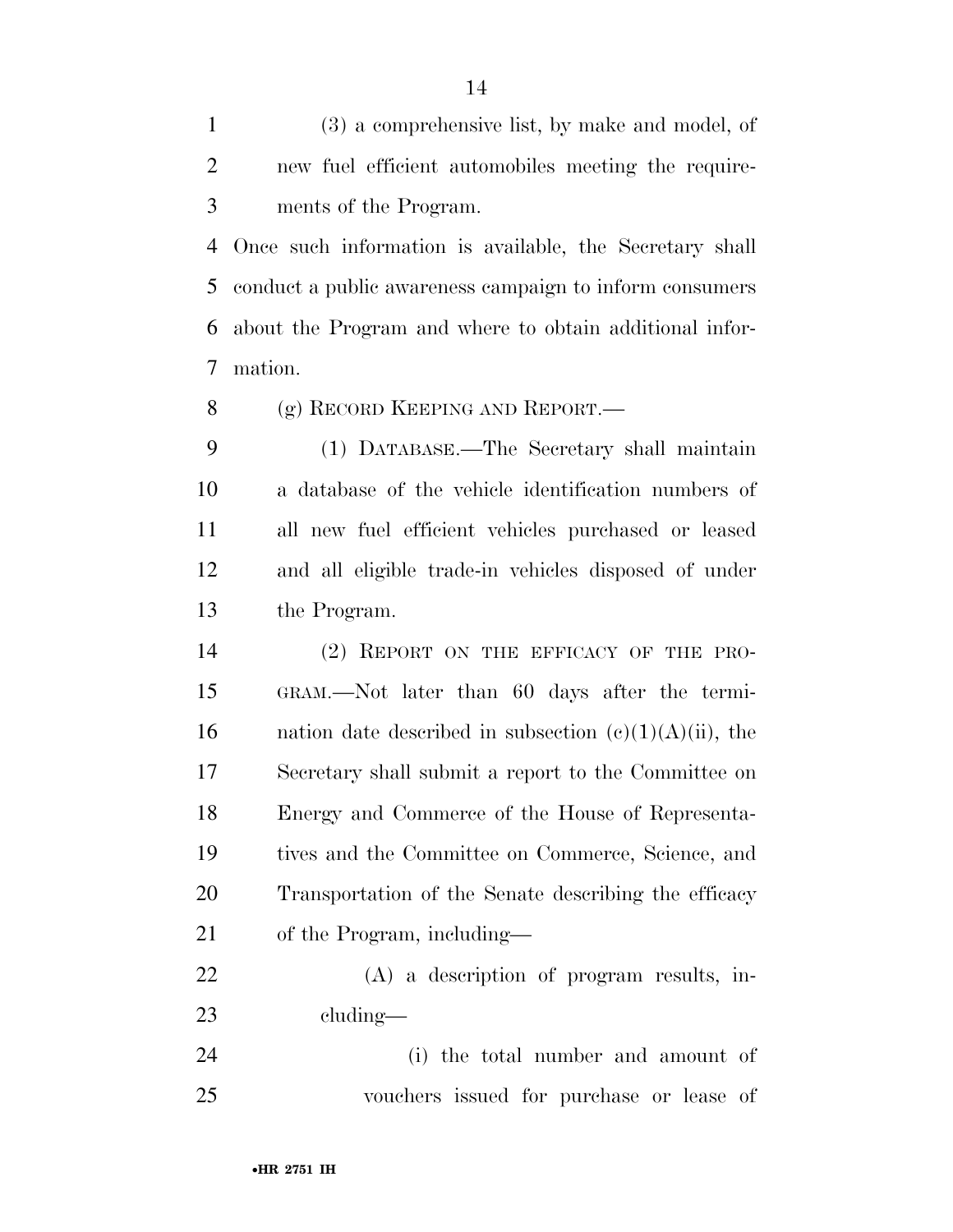| $\mathbf{1}$   | new fuel efficient automobiles by manufac-              |
|----------------|---------------------------------------------------------|
| $\overline{2}$ | (including aggregate information)<br>turer              |
| 3              | concerning the make, model, model year)                 |
| $\overline{4}$ | and category of automobile;                             |
| 5              | (ii) aggregate information regarding                    |
| 6              | the make, model, model year, and manu-                  |
| 7              | facturing location of vehicles traded in                |
| 8              | under the Program; and                                  |
| 9              | (iii) the location of sale or lease;                    |
| 10             | (B) an estimate of the overall increase in              |
| 11             | fuel efficiency in terms of miles per gallon, total     |
| 12             | annual oil savings, and total annual greenhouse         |
| 13             | gas reductions, as a result of the Program; and         |
| 14             | (C) an estimate of the overall economic                 |
| 15             | and employment effects of the Program.                  |
| 16             | (h) TREATMENT OF PAYMENT.                               |
| 17             | (1) FOR FEDERAL AND STATE PROGRAMS.- A                  |
| 18             | voucher under this Act or any payment made for          |
| 19             | such a voucher pursuant to subsection $(a)(3)$ shall    |
| 20             | not be considered income and shall not be considered    |
| 21             | as a resource for the month of receipt and the fol-     |
| 22             | lowing 12 months, for purposes of determining the       |
| 23             | eligibility of the recipient (or the recipient's spouse |
| 24             | or other family or household members) for benefits      |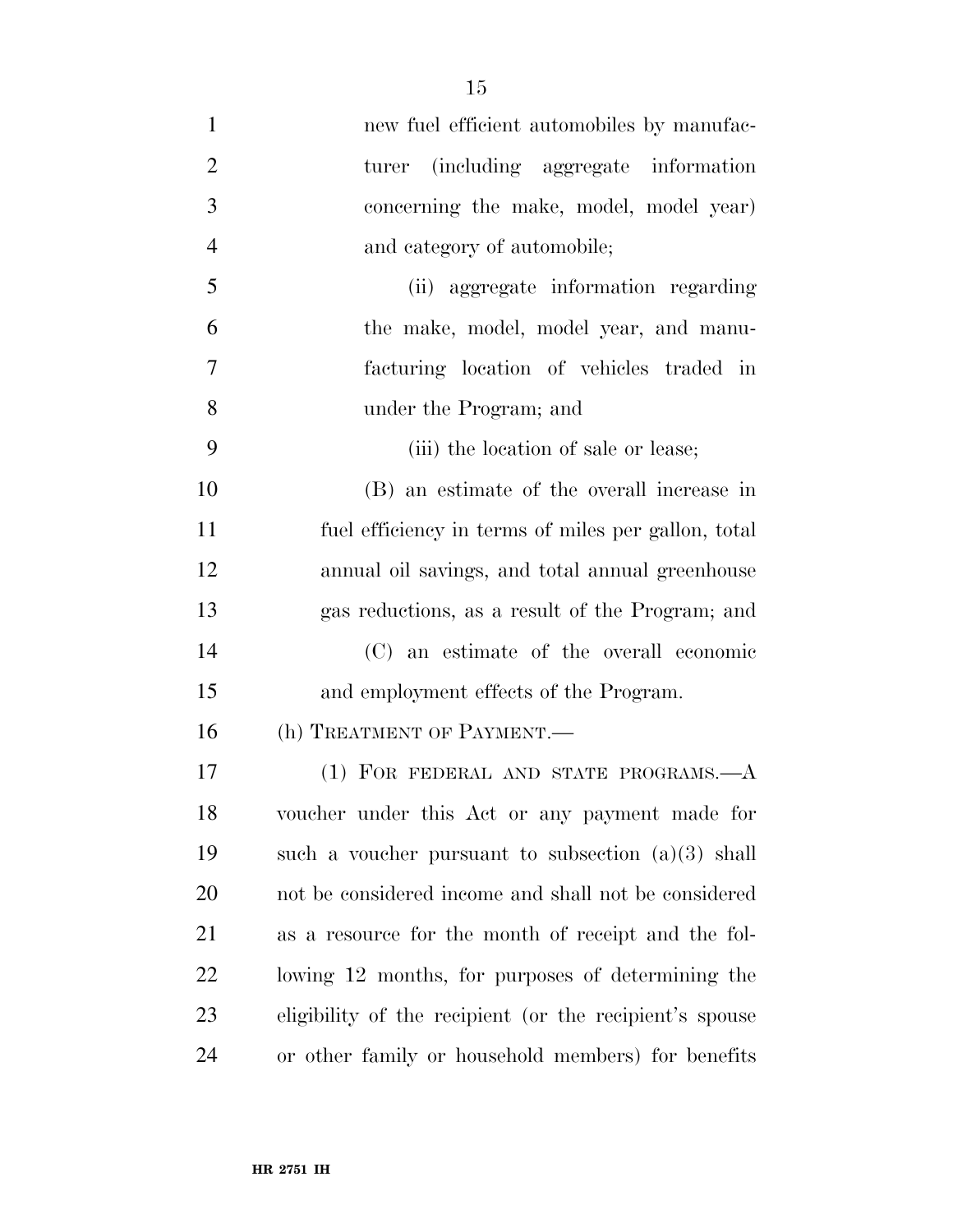| $\mathbf{1}$   | or assistance, or the amount or extent of benefits or  |
|----------------|--------------------------------------------------------|
| $\overline{2}$ | assistance, under any Federal or State program.        |
| 3              | (2) FOR PURPOSES OF TAXATION.—A voucher                |
| 4              | under this Act, or any payment made for such a         |
| 5              | voucher pursuant to subsection $(a)(3)$ , shall not be |
| 6              | considered as gross income of the purchaser of a ve-   |
| 7              | hicle under this Act for purposes of the Internal      |
| 8              | Revenue Code of 1986.                                  |
| 9              | (i) DEFINITIONS.—As used in this Act—                  |
| 10             | (1) the term "passenger automobile" means a            |
| 11             | passenger automobile, as defined in section            |
| 12             | $32901(a)(18)$ of title 49, United States Code, that   |
| 13             | has a combined fuel economy value of at least 22       |
| 14             | miles per gallon;                                      |
| 15             | $(2)$ the term "category 1 truck" means a non-         |
| 16             | passenger automobile, as defined in section            |
| 17             | $32901(a)(17)$ of title 49, United States Code, that   |
| 18             | has a combined fuel economy value of at least 18       |
| 19             | miles per gallon, except that such term does not in-   |
| <b>20</b>      | clude a category 2 truck;                              |
| 21             | $(3)$ the term "category 2 truck" means a large        |
| 22             | van or a large pickup, as categorized by the Sec-      |
| 23             | retary using the method used by the Environmental      |
| 24             | Protection Agency and described in the report enti-    |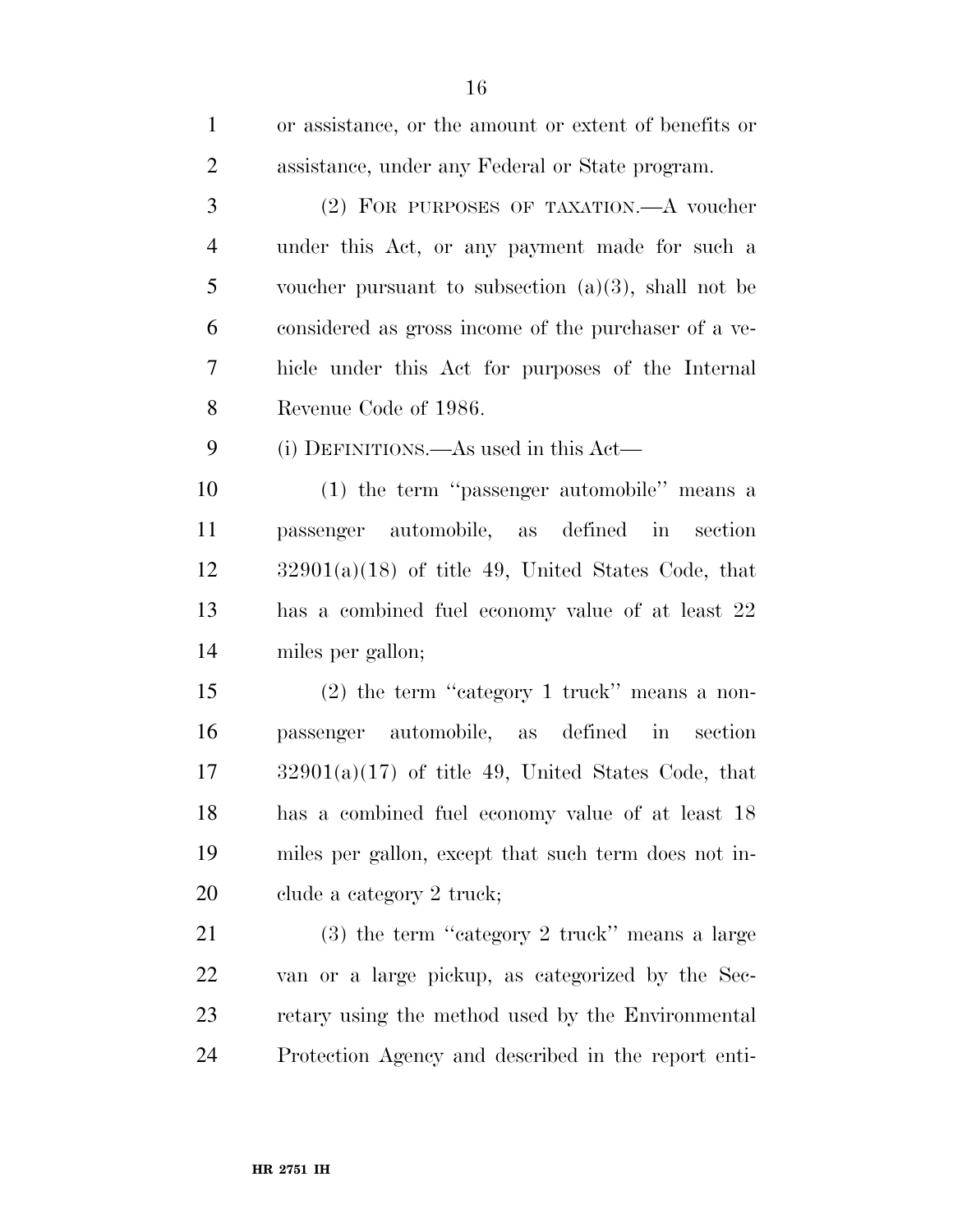| $\mathbf{1}$   | tled "Light-Duty Automotive Technology and Fuel          |
|----------------|----------------------------------------------------------|
| $\overline{2}$ | Economy Trends: 1975 through 2008";                      |
| 3              | $(4)$ the term "category 3 truck" means a work           |
| $\overline{4}$ | truck, as defined in section $32901(a)(19)$ of title 49, |
| 5              | United States Code;                                      |
| 6              | (5) the term "combined fuel economy value"               |
| $\overline{7}$ | means-                                                   |
| 8              | $(A)$ with respect to a new fuel efficient               |
| 9              | automobile, the number, expressed in miles per           |
| 10             | gallon, centered below the words "Combined"              |
| 11             | Fuel Economy" on the label required to be af-            |
| 12             | fixed or caused to be affixed on a new auto-             |
| 13             | mobile pursuant to subpart $D$ of part 600 of            |
| 14             | title 40 Code of Federal Regulations;                    |
| 15             | (B) with respect to an eligible trade-in ve-             |
| 16             | hicle, the equivalent of the number described in         |
| 17             | subparagraph (A), and posted under the words             |
| 18             | "Estimated New EPA MPG" and above the                    |
| 19             | word "Combined" for vehicles of model year               |
| 20             | 1985 through 2007, or posted under the words             |
| 21             | "New EPA MPG" and above the word "Com-                   |
| 22             | bined" for vehicles of model year 2008 or later          |
| 23             | on the fueleconomy.gov website of the Environ-           |
| 24             | mental Protection Agency for the make, model,            |
| 25             | and year of such vehicle; or                             |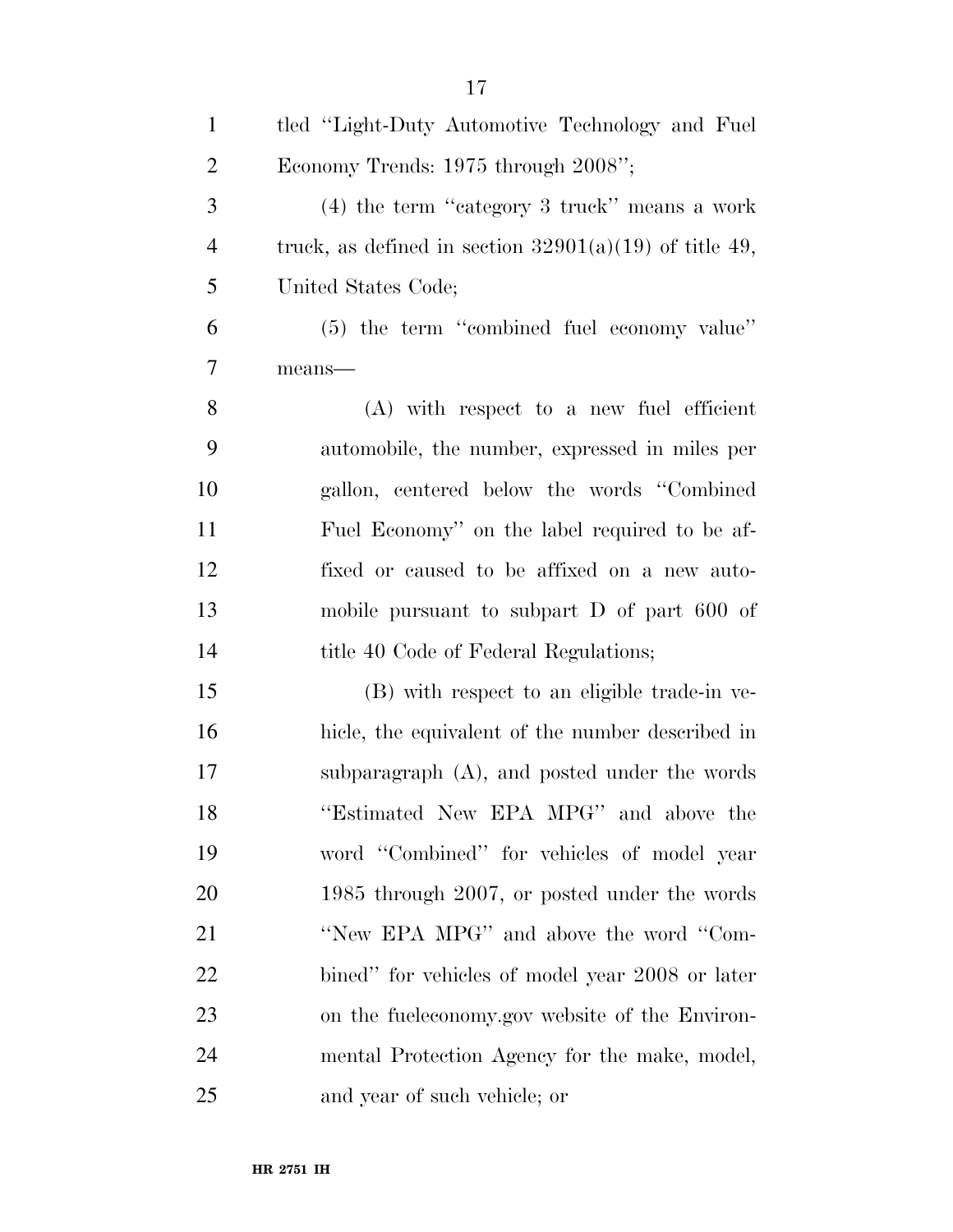| $\mathbf{1}$   | (C) with respect to an eligible trade-in ve-       |
|----------------|----------------------------------------------------|
| $\overline{2}$ | hicle manufactured between model years 1978        |
| 3              | through 1984, the equivalent of the number de-     |
| $\overline{4}$ | scribed in subparagraph $(A)$ as determined by     |
| 5              | the Secretary (and posted on the website of the    |
| 6              | National Highway Traffic Safety Administra-        |
| 7              | tion) using data maintained by the Environ-        |
| 8              | mental Protection Agency for the make, model,      |
| 9              | and year of such vehicle;                          |
| 10             | $(6)$ the term "dealer" means a person licensed    |
| 11             | by a State who engages in the sale of new auto-    |
| 12             | mobiles to ultimate purchasers;                    |
| 13             | (7) the term "eligible trade-in vehicle" means     |
| 14             | an automobile or a work truck (as such terms are   |
| 15             | defined in section $32901(a)$ of title 49, United  |
| 16             | States Code) that, at the time it is presented for |
| 17             | trade-in under this Act—                           |
| 18             | (A) is in drivable condition;                      |
| 19             | (B) has been continuously insured con-             |
| 20             | sistent with the applicable State law and reg-     |
| 21             | istered to the same owner for a period of not      |
| 22             | less than 1 year immediately prior to such         |
| 23             | trade-in;                                          |
| 24             | (C) was manufactured in model year 1984            |
| 25             | or later; and                                      |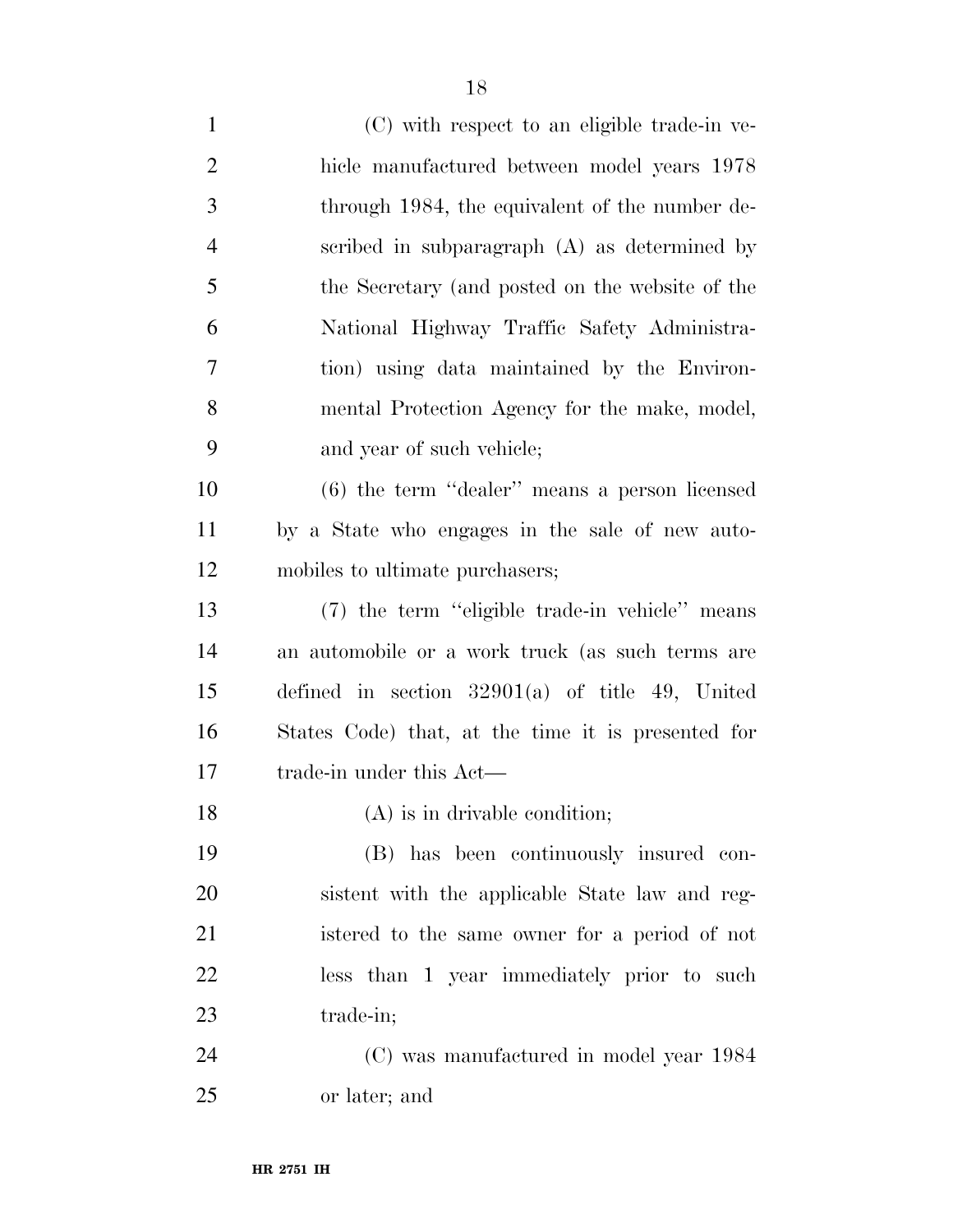| $\mathbf{1}$   | (D) in the case of an automobile, has a         |
|----------------|-------------------------------------------------|
| $\overline{2}$ | combined fuel economy value of 18 miles per     |
| 3              | gallon or less;                                 |
| $\overline{4}$ | (8) the term "new fuel efficient automobile"    |
| 5              | means an automobile described in paragraph (1), |
| 6              | $(2), (3),$ or $(4)$ —                          |
| $\overline{7}$ | (A) the equitable or legal title of which has   |
| 8              | not been transferred to any person other than   |
| 9              | the ultimate purchaser;                         |
| 10             | (B) that carries a manufacturer's sug-          |
| 11             | gested retail price of \$45,000 or less;        |
| 12             | $(C)$ that—                                     |
| 13             | (i) in the case of passenger auto-              |
| 14             | mobiles, category 1 trucks, or category 2       |
| 15             | trucks, is certified to applicable standards    |
| 16             | under section $86.1811-04$ of title 40, Code    |
| 17             | of Federal Regulations; or                      |
| 18             | (ii) in the case of category 3 trucks,          |
| 19             | is certified to the applicable vehicle or en-   |
| 20             | gine standards under section $86.1816 - 08$ ,   |
| 21             | $86-007-11$ , or $86.008-10$ of title 40, Code  |
| 22             | of Federal Regulations; and                     |
| 23             | (D) that has the combined fuel economy          |
| 24             | value of at least—                              |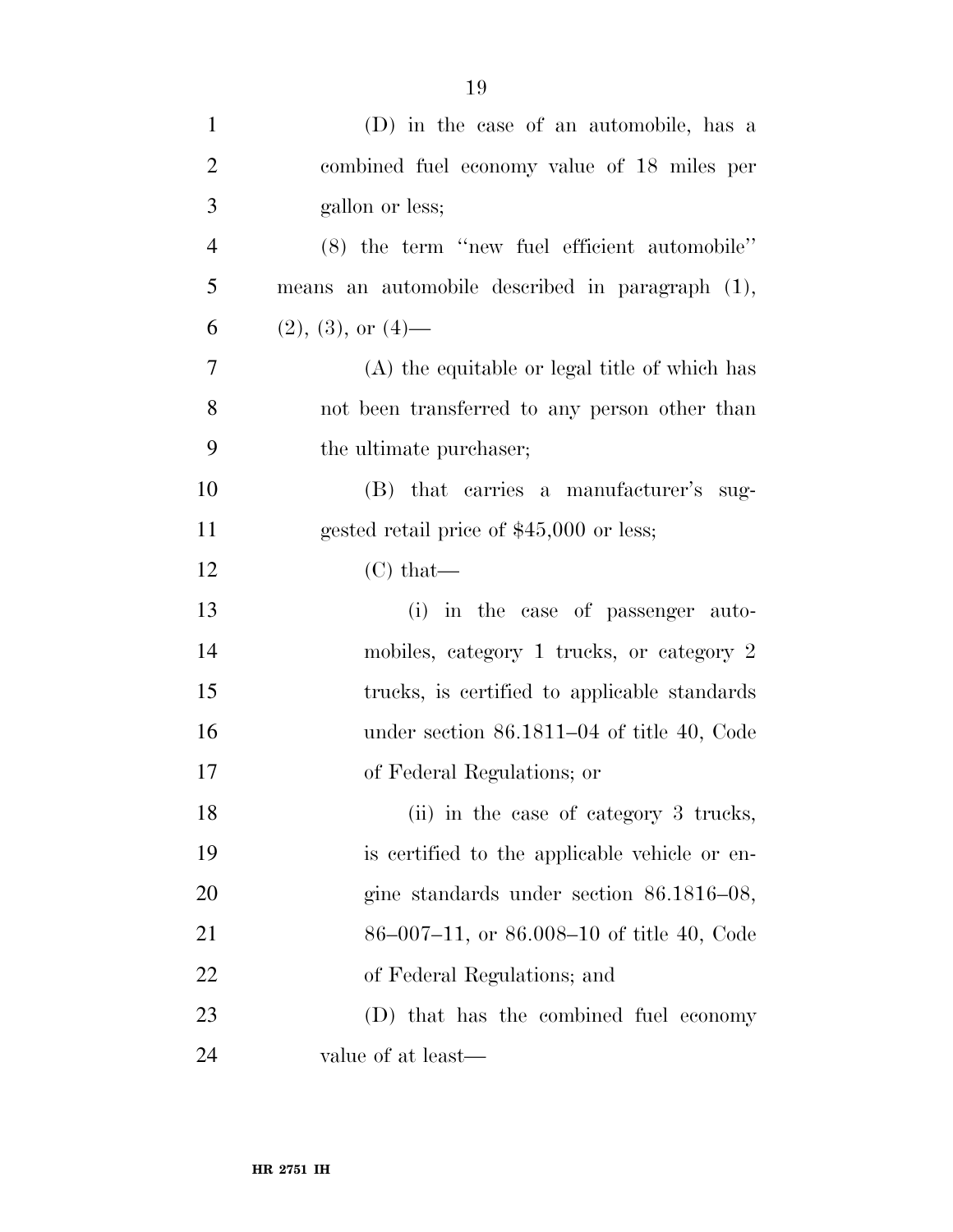| $\mathbf{1}$   | (i) 22 miles per gallon for a passenger              |
|----------------|------------------------------------------------------|
| $\overline{2}$ | automobile;                                          |
| 3              | (ii) 18 miles per gallon for a category              |
| $\overline{4}$ | 1 truck; or                                          |
| 5              | (iii) 15 miles per gallon for a category             |
| 6              | 2 truck;                                             |
| 7              | $(9)$ the term "Program" means the Consumer          |
| 8              | Assistance to Recycle and Save Program established   |
| 9              | by this Act;                                         |
| 10             | (10) the term "qualifying lease" means a lease       |
| 11             | of an automobile for a period of not less than 5     |
| 12             | years;                                               |
| 13             | (11) the term "scrappage value" means the            |
| 14             | amount received by the dealer for a vehicle upon     |
| 15             | transferring title of such vehicle to the person re- |
| 16             | sponsible for ensuring the dismantling and destroy-  |
| 17             | ing the vehicle;                                     |
| 18             | (12) the term "Secretary" means the Secretary        |
| 19             | of Transportation acting through the National High-  |
| 20             | way Traffic Safety Administration;                   |
| 21             | (13) the term "ultimate purchaser" means,            |
| 22             | with respect to any new automobile, the first person |
| 23             | who in good faith purchases such automobile for      |
| 24             |                                                      |